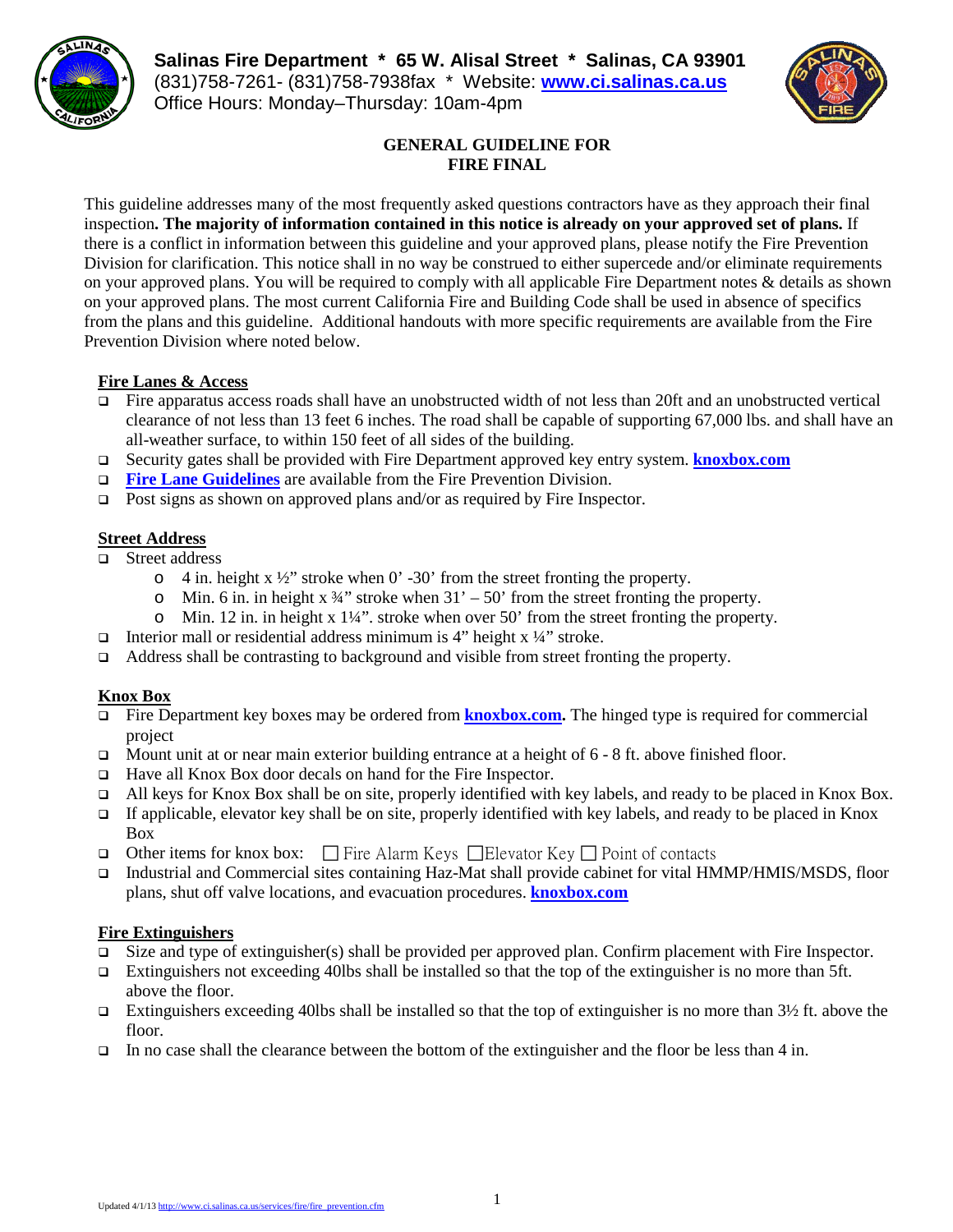## **Exit Doors**

- Ev locking hardware may be used on main exit, single or double doors if required signage is installed. (B, F, M, & S occupancies only)
- □ Power Doors shall be operable at all times and have approved signage.
- All other exits shall be openable from the inside with no special knowledge or effort (no dead bolts, flush bolts etc.)

## **Illuminated Exit Signs/Means of Egress**

- $\Box$  Test all exit signs on emergency backup system.
- Test all egress illumination on emergency backup system.

## **Occupant Load**

- $\Box$  Appropriate occupant load sign shall be posted as required on plan for all places of assembly. It shall be posted in a conspicuous place near the main exit doorway from the room.
- Posting shall be by means of a durable sign having contrasting color from the background indicating the number of occupants permitted for each room use.
- $\Box$  Letters shall be a minimum 2 inches high by ¼ inch stroke.

## **All the following systems require separate plans, application review, permit and fee. Any fire systems plans included on the building permit are bid purposes only.**

## **Underground Firelines**

- **SFD Underground Fireline Guideline from Fire Prevention Division.**
- $\Box$  Fire Department approved underground fire line as built plan on site.
- Provide Fire Inspector with completed **NFPA 24 "Material and Test Record"**
- $\Box$  All new underground fire lines require 200 psi pressure test (2 hours)
- $\Box$  Center load leaving all pipe fittings exposed for inspection
- □ All underground thrust blocks in place.
- All underground bolts/nuts, tie rods shall be mastic coated.
- FDC street riser completely wrapped. (Minimum 10 mil tape)
- □ FDC street riser clearly marked with address number.
- PIV valve with wrench, padlock and key. (Key placed in Knox Box)

# **Fire Hydrants**

- **Installation per Public Works Standard 33 & 34, Standards available from Fire Prevention Division.**
- All required hydrants shall be 18" minimum from center of lowest outlet to finish grade.
- all new private, yard or city right-of-way hydrant(s) to be flow tested for required fire flow.
- All private and city right-of-way hydrants to be painted safety yellow enamel.
- □ All yard hydrants to be painted safety red enamel.
- **Proper blue dot street markers required on all fire hydrants.**
- All hydrant outlet threads to be coated with "never seize" lubricant.

# **Fire Sprinkler Systems**

- Fire Department approved fire sprinkler as built plans on site.
- Provide Fire Inspector completed **NFPA 13 "Material and Test Certificate" and Owners Information Certificate.**
- New piping systems, including shell without below t-bar ceiling drops installed, tested at 200 psi test for 2 hrs.
	- o Modification affecting 20 or fewer sprinklers shall not require testing in excess of working pressure. If modification cannot be isolated the system shall not be tested in excess of working pressure.
	- o T.I. Provide current NFPA 25 service reports by a qualified company. (Within the last 12 months)
- FDC shall have appropriate locking plugs**. [knoxbox.com](http://www.knoxbox.com/store/Knox-FDC-Caps-and-Plugs.cfm)**
- The design data shall be identified with a permanent marked weatherproof metal or rigid plastic sign secured to the riser with corrosion resistant wire, chain, or other approved means.
- All exterior fire appliances i.e. FDC, PIV, Riser, etc shall be painted Safety Red Enamel.
- All interior/exterior sprinkler escutcheons in place.
- □ Exterior fire bell in place and operational.
- $\Box$  Sprinkler flow switch to be set to a 30-60 second delay.
- $\Box$  Sprinkler head box with no less than six spare head replacements. Provide each type with matching escutcheons and sprinkler head wrench.
- All required sprinkler valve signage in place.